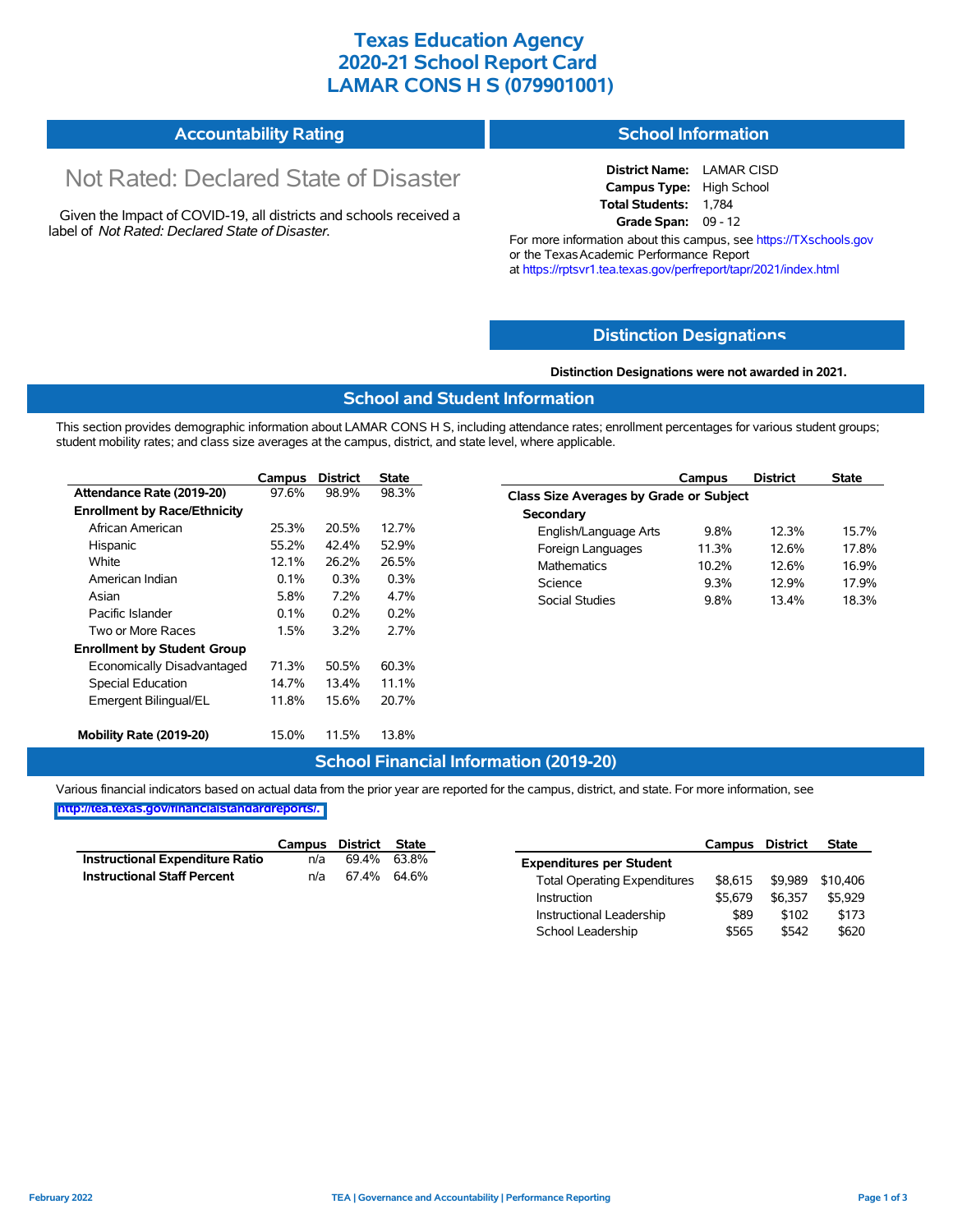## **Texas Education Agency 2020-21 School Report Card**

### **STAAR Outcomes**

This section provides STAAR performance and outcomes. **Please note that due to the cancellation of spring 2020 STAAR administration due to the COVID-19 pandemic, 2019 results are shown.**

|                                                                                |      |              |      |     |                                         |     |      |                          |       |                              | Two               |               |
|--------------------------------------------------------------------------------|------|--------------|------|-----|-----------------------------------------|-----|------|--------------------------|-------|------------------------------|-------------------|---------------|
|                                                                                |      |              |      |     | African                                 |     |      | American                 |       | <b>Pacific</b>               | or<br><b>More</b> | Econ          |
|                                                                                |      | <b>State</b> |      |     | District Campus American Hispanic White |     |      | Indian                   | Asian | <b>Islander</b>              | Races             | <b>Disadv</b> |
| STAAR Performance Rates at Approaches Grade Level or Above (All Grades Tested) |      |              |      |     |                                         |     |      |                          |       |                              |                   |               |
| All Subjects                                                                   | 2021 | 67%          | 78%  | 73% | 72%                                     | 70% | 84%  | $\ast$                   | 89%   | $\overline{a}$               | 92%               | 67%           |
|                                                                                | 2019 | 78%          | 85%  | 76% | 71%                                     | 74% | 86%  | $\ast$                   | 94%   | $\overline{\phantom{a}}$     | 94%               | 73%           |
| ELA/Reading                                                                    | 2021 | 68%          | 78%  | 68% | 66%                                     | 65% | 79%  | $\overline{\phantom{a}}$ | 85%   | L,                           | 100%              | 61%           |
|                                                                                | 2019 | 75%          | 83%  | 64% | 59%                                     | 61% | 80%  | $\ast$                   | 88%   | L,                           | 85%               | 59%           |
| <b>Mathematics</b>                                                             | 2021 | 66%          | 78%  | 65% | 66%                                     | 60% | 80%  | $\overline{a}$           | 89%   | $\overline{\phantom{a}}$     | 83%               | 61%           |
|                                                                                | 2019 | 82%          | 88%  | 84% | 79%                                     | 85% | 86%  | $\frac{1}{2}$            | 100%  | $\overline{a}$               | 100%              | 83%           |
| Science                                                                        | 2021 | 71%          | 80%  | 82% | 86%                                     | 77% | 91%  | $\overline{\phantom{a}}$ | 91%   | $\overline{a}$               | 80%               | 76%           |
|                                                                                | 2019 | 81%          | 87%  | 84% | 80%                                     | 83% | 93%  | $\ast$                   | 95%   | $\overline{a}$               | 100%              | 84%           |
| <b>Social Studies</b>                                                          | 2021 | 73%          | 81%  | 87% | 78%                                     | 89% | 93%  | $\ast$                   | 100%  | $\blacksquare$               | $\ast$            | 84%           |
|                                                                                | 2019 | 81%          | 85%  | 87% | 85%                                     | 84% | 96%  | $\overline{a}$           | 100%  | $\overline{a}$               | 100%              | 83%           |
| STAAR Performance Rates at Meets Grade Level or Above (All Grades Tested)      |      |              |      |     |                                         |     |      |                          |       |                              |                   |               |
| All Subjects                                                                   | 2021 | 41%          | 53%  | 49% | 45%                                     | 44% | 67%  | $\ast$                   | 77%   | $\blacksquare$               | 75%               | 41%           |
|                                                                                | 2019 | 50%          | 60%  | 52% | 48%                                     | 48% | 74%  | $\ast$                   | 83%   | $\blacksquare$               | 77%               | 48%           |
| ELA/Reading                                                                    | 2021 | 45%          | 56%  | 51% | 48%                                     | 46% | 66%  | L,                       | 74%   | $\overline{a}$               | 91%               | 43%           |
|                                                                                | 2019 | 48%          | 58%  | 44% | 40%                                     | 38% | 68%  | $\ast$                   | 81%   | $\blacksquare$               | 62%               | 39%           |
| <b>Mathematics</b>                                                             | 2021 | 37%          | 50%  | 25% | 18%                                     | 20% | 46%  | $\overline{\phantom{a}}$ | 68%   | $\overline{\phantom{a}}$     | 50%               | 18%           |
|                                                                                | 2019 | 52%          | 64%  | 56% | 49%                                     | 56% | 65%  | $\overline{\phantom{a}}$ | 75%   | $\overline{\phantom{a}}$     | 80%               | 55%           |
| Science                                                                        | 2021 | 44%          | 55%  | 54% | 53%                                     | 48% | 74%  | $\overline{\phantom{a}}$ | 83%   | $\overline{a}$               | 60%               | 46%           |
|                                                                                | 2019 | 54%          | 64%  | 58% | 53%                                     | 53% | 81%  | $\ast$                   | 86%   | $\overline{a}$               | 83%               | 53%           |
| <b>Social Studies</b>                                                          | 2021 | 49%          | 61%  | 67% | 60%                                     | 65% | 83%  | $\ast$                   | 91%   | $\overline{a}$               | $\ast$            | 62%           |
|                                                                                | 2019 | 55%          | 63%  | 65% | 61%                                     | 59% | 88%  |                          | 86%   |                              | 91%               | 60%           |
| STAAR Performance Rates at Masters Grade Level (All Grades Tested)             |      |              |      |     |                                         |     |      |                          |       |                              |                   |               |
| All Subjects                                                                   | 2021 | 18%          | 26%  | 16% | 13%                                     | 13% | 25%  | $\ast$                   | 31%   | $\overline{a}$               | 29%               | 12%           |
|                                                                                | 2019 | 24%          | 32%  | 18% | 14%                                     | 14% | 31%  | $\ast$                   | 49%   | $\overline{\phantom{a}}$     | 26%               | 13%           |
| ELA/Reading                                                                    | 2021 | 18%          | 26%  | 11% | 7%                                      | 10% | 19%  | $\overline{\phantom{a}}$ | 19%   | $\overline{a}$               | 27%               | 8%            |
|                                                                                | 2019 | 21%          | 29%  | 7%  | 5%                                      | 3%  | 17%  | $\ast$                   | 27%   | $\overline{\phantom{a}}$     | 23%               | 3%            |
| Mathematics                                                                    | 2021 | 18%          | 26%  | 5%  | 4%                                      | 5%  | 3%   | $\overline{\phantom{a}}$ | 16%   | $\overline{\phantom{a}}$     | 17%               | 4%            |
|                                                                                | 2019 | 26%          | 36%  | 29% | 24%                                     | 28% | 40%  | $\overline{a}$           | 75%   | $\overline{\phantom{a}}$     | 20%               | 27%           |
| Science                                                                        | 2021 | 20%          | 27%  | 19% | 18%                                     | 14% | 33%  |                          | 39%   | $\overline{\phantom{a}}$     | 20%               | 13%           |
|                                                                                | 2019 | 25%          | 32%  | 20% | 17%                                     | 14% | 38%  | $\ast$                   | 59%   | $\overline{\phantom{a}}$     | 0%                | 14%           |
| <b>Social Studies</b>                                                          | 2021 | 29%          | 40%  | 41% | 34%                                     | 37% | 59%  | $\ast$                   | 91%   | $\overline{a}$               | $\ast$            | 35%           |
|                                                                                | 2019 | 33%          | 41%  | 32% | 25%                                     | 28% | 52%  | $\overline{a}$           | 66%   | $\overline{a}$               | 45%               | 26%           |
| <b>STAAR Assessment Participation (All Grades Tested)</b>                      |      |              |      |     |                                         |     |      |                          |       |                              |                   |               |
| All Subjects                                                                   | 2021 | 88%          | 92%  | 95% | 95%                                     | 95% | 96%  | $\ast$                   | 100%  | $\overline{a}$               | 96%               | 95%           |
|                                                                                | 2019 | 99%          | 100% | 99% | 99%                                     | 99% | 100% | $\ast$                   | 100%  | $\overline{a}$               | 92%               | 99%           |
| ELA/Reading                                                                    | 2021 | 89%          | 92%  | 95% | 95%                                     | 95% | 96%  |                          | 100%  | $\qquad \qquad \blacksquare$ | 92%               | 96%           |
|                                                                                | 2019 | 99%          | 100% | 99% | 99%                                     | 99% | 100% | $\ast$                   | 100%  | $\overline{\phantom{a}}$     | 81%               | 99%           |
| <b>Mathematics</b>                                                             | 2021 | 88%          | 92%  | 96% | 95%                                     | 97% | 96%  | $\overline{a}$           | 100%  | ۰                            | 100%              | 96%           |
|                                                                                | 2019 | 100%         | 100% | 99% | 100%                                    | 99% | 100% |                          | 100%  |                              | 100%              | 99%           |

 **- Indicates there are no students in the group. \* Indicates results are masked due to small numbers to protect student confidentiality.**

**n/a Indicates data reporting is not applicable for this group.**